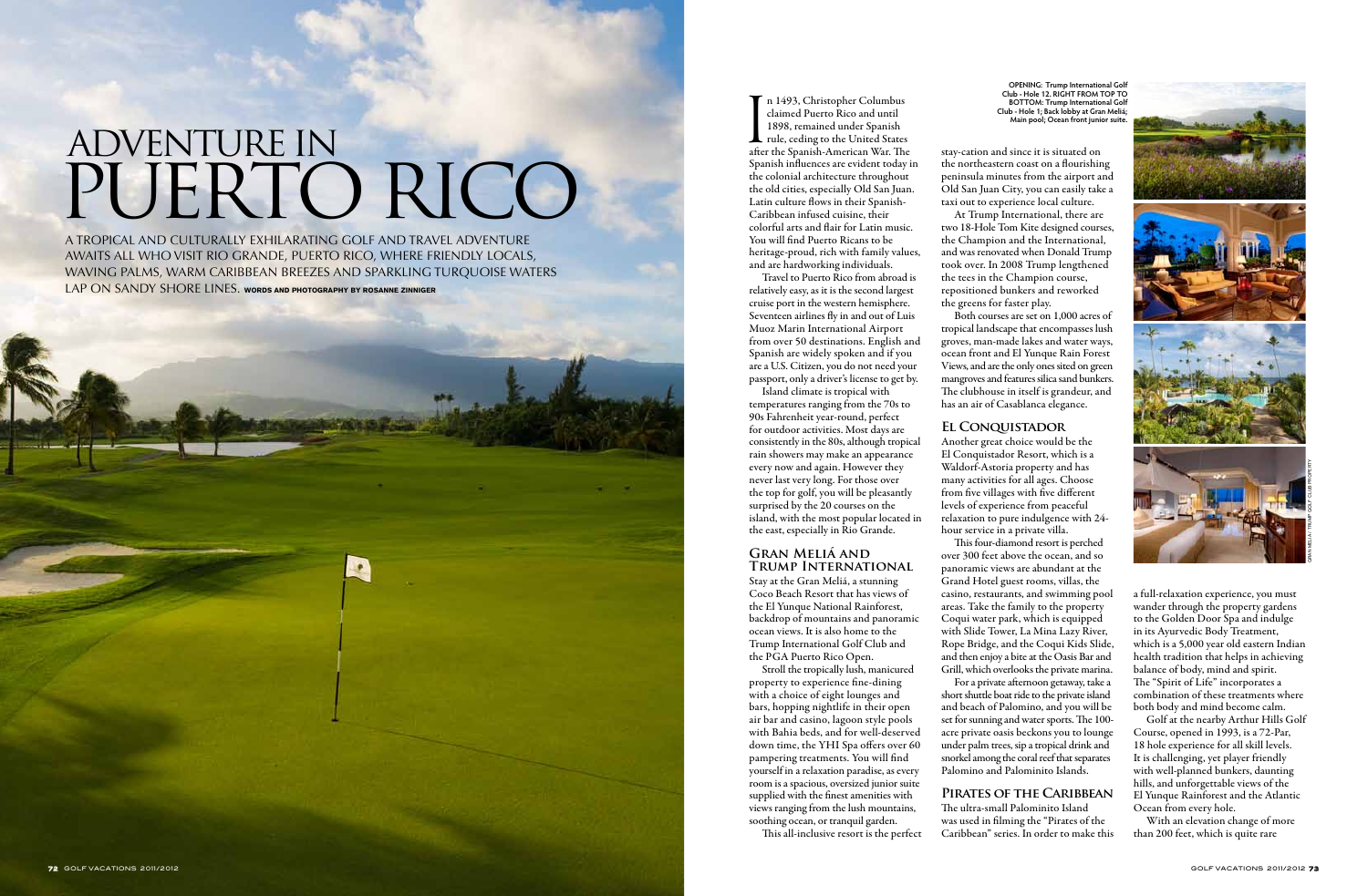among Caribbean golf courses, you will find open fairways that are palm-tree lined, lush island botanicals and dotted with planned trouble to make your game even more challenging.

One of the truly majestic holes is 18, where spouting fountains can be found everywhere and a spectacular waterfall awaits. Some of the most daunting holes can be affected by the wellknown Caribbean trade winds, which will require an intense evaluation of club selection and shot shape.

Speaking of which, Hole 5, a Par 4 at 431 yards from the back, is named Diente De Viento, meaning "Teeth of the Wind", which refers to playing into the wind. Aim should be down toward the right of the wide fairway, away from the lake on the left.

Guests will be able to enjoy sailing, windsurfing, paddle boarding, canoeing, kayaking, sports and fitness, and of course, golf, along with nature walks and hiking on 65 percent of the property that is also a preserved sanctuary.

But the most memorable hole of the course must be the 15th, called Nido de Aguila, or "Eagle Nest", with its vertical drop of over 200 feet. Perched above this Par 5, a drive to the left will set you in perfect position to use a long iron for placement just in front of three bunkers.

## **St Regis Bahia Beach**

If you are travelling with a significant other, staying at the St. Regis Bahia Beach Resort and Golf Club will give you a sense of being marooned on your own private island in opulence. Set on 483 acres of lush native maritime

forest, richly lined with coconut palms and on the edge of the Atlantic Ocean, this magnificent property boasts grand luxury villa rentals from a one bedroom plus den, to an estate home located on 2 miles of sandy beach.

For a whole body renewal, the Remède Spa is the spot for worldclass treatments ranging from a body polish to the Taino Warm Native Stone Ritual, where Obsidian stones cultivated from the region will revive fatigued muscles and rebalance the body, combined with an intense deep tissue massage for a renewed feeling.

Outside, an extraordinary golf trip awaits at the Robert Trent Jones Jr. designed 18-Hole Championship course. Built around a network of saltwater lagoons throughout the 483 acre property and designed smartly to include the preservation of the natural terrain and lush forest fauna within the very scenic 6,979-yard layout; its last three holes overlooks a magnificent visage of the Atlantic Ocean. This course pleases the most demanding players with the highest levels of course maintenance and service.

> one mile of secluded beach with two swimming pools, the Mandara Spa, and a 7,000 sq.ft. casino for those looking for some excitement at the tables.

Golf at the Rio Mar courses is exemplified by a Tom and George Fazio 18-holer and a Greg Norman tract. Choose between playing by the ocean or along a river walk but if you are looking for some quick lessons, the Chip Koehlke Golf Academy is worth looking into. Chip and his staff can create a private development package which includes one-on-one personal instruction featuring a personalised practice plan and full swing video analysis, with optional on-course instruction. The Ocean Course is a mature 35-year-old with upturned greens, providing an interesting challenge for the player looking at testing his short game. A par-72 at 6,782 yards it is a

little shorter than the River Course, which at 6,945 yards, is styled as a championship golf course with many challenging hot spots.

At the 177-yard par 3 10th, water to the left and large bunkers to the right make for a harrying tee shot. More challenge erupts at the par 5 15th, a 544-yard hole where you are forced to snake mid-fairway to avoid numerous bunkers and lush flora. This course will test your abilities to shoot straight and accurate for sure.

## **Walking Old San Juan**

Squeeze in some culture along the way by checking out the San Juan Metro Area of Old San Juan, also referred to as the historic Viejo San Juan district, located next to the Bay of San Juan. In addition to casinos, exclusive shopping, museums, fine dining and trendy

In chatting with Robert Trent Jones Jr., he says, "I don't have one particular favorite hole, however if you are a great hand player, then holes 9 and 10 will stand out; holes 14 and 18 have a fantastic great setting, and for a wonderfully challenging finish stretch of holes, then 16 through 18 will provide that for you."

On his other 18-hole layout, the Bahia, Trent-Jones Jr. affectionately calls it the "New Diva", and he says, with a twinkle in his eye, "I named her the New Diva because she is so beautiful, she dances with you and the wind, and is all too demanding!"

Set on a picturesque setting, the Bahia is both daunting and distracting, especially the finishing holes. If you are not tending to your game, you will end up in the turquoise grave of the nearby ocean or lost in the lush, pristinely manicured vegetation.

Referring to the spectacular views from the golf course, club professional Jeff Wilkenson commented, "In playing this course, you will definitely tend to use your camera more than your golf clubs!"

## **Rio Mar**

For those preferring a more laidback trip, a stay at Rio Mar Beach Resort with give just that. A Wyndham Property set on 500 lush acres, Rio Mar Beach has 600 guest rooms set on